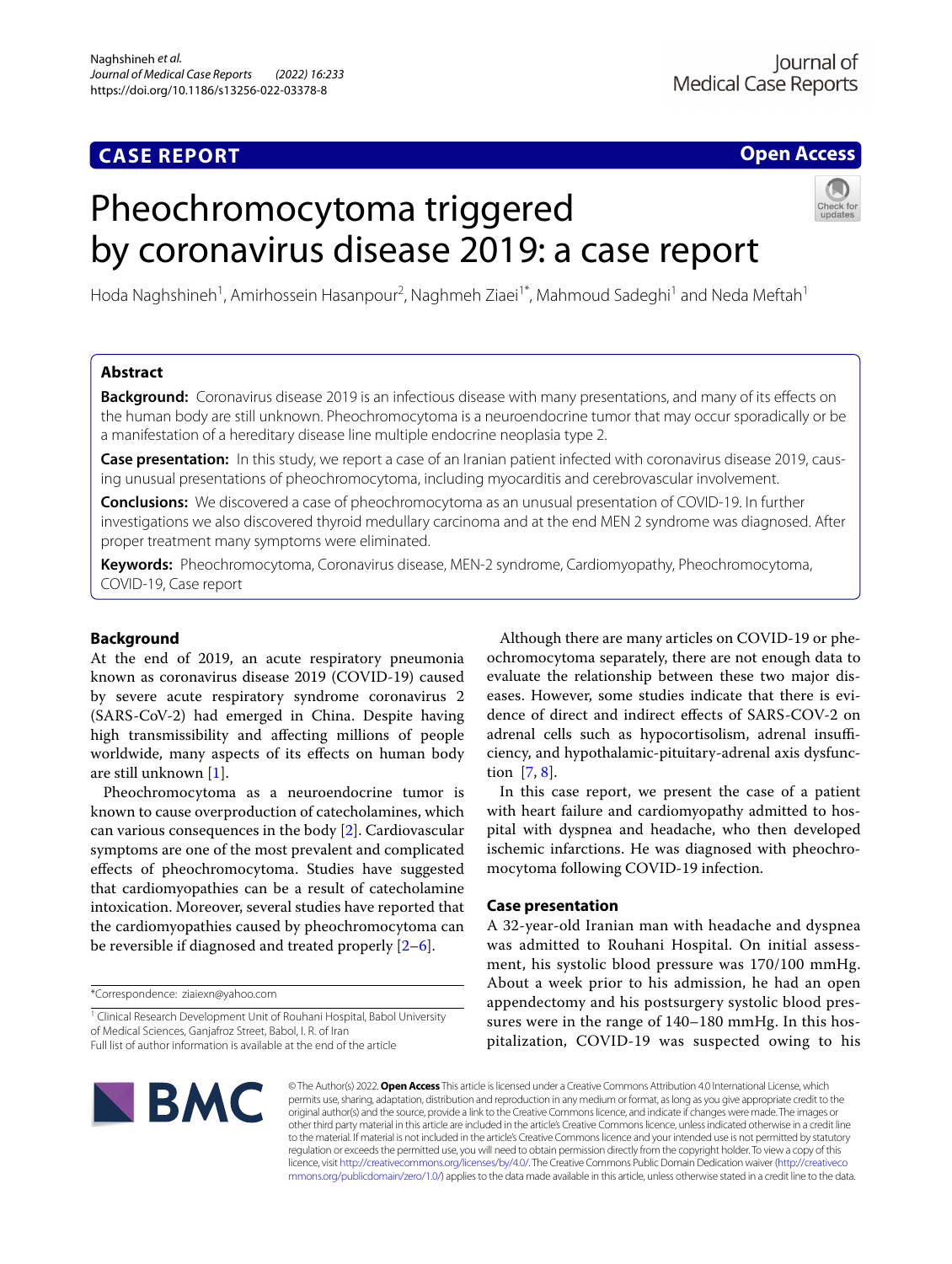fu-like symptoms (myalgia, headache, and dyspnea). Therefore, computed tomography (CT) and polymerase chain reaction (PCR) were performed. The results revealed suspicious CT scan and positive PCR.

Because of dyspnea and hypertension, an electrocardiogram (ECG) was performed, which found difuse ST-segment elevation; hence, he underwent echocardiography. On further examinations, he had positive serum troponin, about 35% ejection fraction (EF), and ventricular wall and papillary muscles thickness. Transesophageal echocardiography (TEE) also showed moderate-to-severe systolic dysfunction and signifcant diastolic dysfunction in the left ventricle, but no clot was found. During hospitalization, we observed persistent high blood pressure that could not be controlled using three drugs. Additionally, he had sweating, high pulse rate, and abnormal liver function tests. At this time, he was receiving anticoagulant (heparin), antiviral therapy (remdesivir), and antibiotics (targocid and meropenem) in addition to the routine treatments.

Four days after admission, the patient's condition worsened. Neurological examination revealed rightsided hemiplegia and dysarthria. However, funduscopic examination was normal. In addition, his level of consciousness had gradually decreased insofar as he could not obey commands and make meaningful eye contact, but he could move his unafected limbs. Imaging [brain CT and magnetic resonance imaging (MRI) scans] fndings were compatible with the diagnosis of ischemic infarction. Though some brain CT findings were suggestive of cortical vein thrombosis, brain MRI with contrast, brain images, and MR venography could not confirm this diagnosis. The MRI demonstrated multiple bilateral acute ischemic changes with lesions in the right high-parietal cortex as well as left temporal and basal ganglia regions being more prominent. Brain and cervical MR angiography were unremarkable.

Considering the diagnosis of cardioembolic infarct, intravenous anticoagulant therapy with heparin was started. This treatment was discontinued after 2 days because some hemorrhagic changes were seen on imaging studies. His systolic blood pressure was 240 mmHg at this stage.

Two days later, he regained consciousness, and his weakened limbs started recovering gradually.

After 6 days of having high blood pressure, episodic headaches, and sustained tachycardia, pheochromocytoma was strongly suspected.

In Fig. [1,](#page-1-0) we provide an overview of the hospitalization course of the patient.

Urinary metanephrine (MN), normetanephrine (NMN), and vanillylmandelic acid (VMA) were

| $day -7$  | ·appendectomy surgery<br>•uncontrolled BP after surgery                                                                                                                                                    |
|-----------|------------------------------------------------------------------------------------------------------------------------------------------------------------------------------------------------------------|
| admission | .headache, dyspnea, myalgia, uncontrolled BP and sweating<br>.ST elevation in ECG<br>•reduced EF<br>·systolic blood pressure: 170/100<br>.covid confirmed<br>.start of DVT prophylaxis and covid treatment |
| day 5     | •hemiplegia and dysarthria<br>.decreased level of consciousness<br>·ischemic brain infarction confirmed<br>•anticoagulant therapy                                                                          |
| day 7     | •headache, uncontrolled BP and sweating<br>·systolic blood pressure: 240 mmHg<br>•anticoagulant therapy stopped<br>·pheochromocytoma evaluation                                                            |
| day 10    | ·pheochromocytoma confirmed<br>•treatment for pheochromocytoma started (phenoxybenzamine)<br>·multiple organ evaluation                                                                                    |
| day 14    | •systolic blood pressure: 120 mmHg<br>.FF increased<br>.multiple masses were found in the abdomen and thyroid                                                                                              |
|           | <b>Fig. 1</b> Overview of the patient hospitalization process                                                                                                                                              |

<span id="page-1-0"></span>collected in a 24-h period and were positive, leading to diagnosis of pheochromocytoma.

In addition, multiple masses were found in the abdomen and thyroid. Phenoxybenzamine was prescribed, his systolic blood pressure came down to 120 mmHg, and 2 weeks later, his EF was 45–50%. The patient was considered a candidate for surgery to treat pheochromocytoma, but owing to rapid EF, symptom improvement, and the recent CVA, it was postponed 2 months.

Considering a familial syndrome, a survey was done to detect possible familial cases. In this case report, the patient's mother had high blood pressure and positive pheochromocytoma.

Regarding all signs and symptoms (medullary thyroid carcinoma and pheochromocytoma), the fnal diagnosis was multiple endocrine neoplasia type 2 (MEN 2) syndrome.

#### **Laboratory and clinical fndings**

At frst, the patient was admitted with dyspnea and headache; hence, infammatory tests, CT scan, and PCR were done to assess the patient for COVID-19. As mentioned previously, CT scan was suspicious and PCR was positive for COVID. However, as were unable to justify all of the symptoms with COVID-19, we requested hematologic, cardiac, and hepatic tests. These laboratory tests revealed normal infammation markers [erythrocyte sedimentation rate (ESR) and C-reactive protein (CRP)] and hematologic tests (CBC dif), and hepatic markers [alanine aminotransferase (ALT), alkaline phosphatase (ALP), aspartate aminotransferase (AST), prothrombin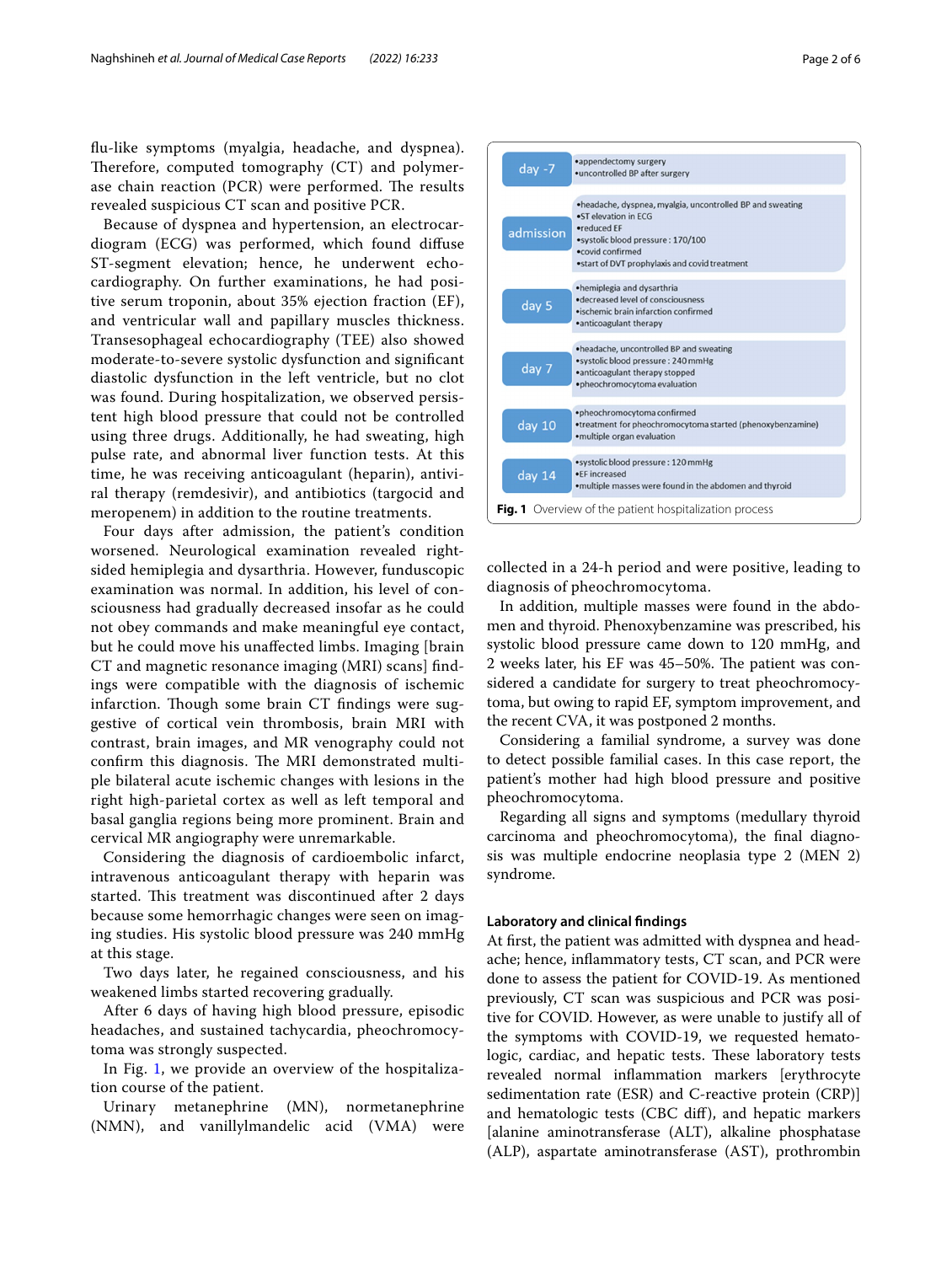time (PT), partial thromboplastin time (PTT), and total and direct bilirubin] were slightly increased, but cardiac markers [troponin and pro-B-type natriuretic peptide (BNP)] were high and procalcitonin was positive. At this stage, myocardial infarction or cardiomyopathy was suspected; thus, the transthoracic and TEE were performed. EF was about 35%, and the ventricular walls were thicker than normal. Furthermore, severe systolic and moderate diastolic dysfunctions were detected on TEE, but no clot was found.

Laboratory tests were rechecked and confrmed the next day. After that, D-dimer was requested, and it was highly positive. Rheumatologic markers were checked during hospitalization, but none was positive.

Then, 6 days later, after clinical suspicion of pheochromocytoma, urinary catecholamines (MN, NMN, and VMA) were tested, and all of them returned positive for pheochromocytoma.

On spinal and abdominal CT scans with contrast, multiple masses were observed in the abdomen, and multiple nodules were seen on thyroid ultrasonography. Additionally, lymphadenopathy was signifcant in the left thyroid gland.

Biopsy was done from thyroid nodules, and medullary carcinoma was detected.

All laboratory test results can be found in Table [1](#page-3-0).

### **Discussion**

COVID-19 is a viral disease caused by severe acute respiratory syndrome coronavirus 2 (SARS-CoV-2) infuencing the body in various ways, making it difficult to diagnose and detect. Patients with preexisting diseases are at higher risk of morbidity and mortality [[9,](#page-4-5) [10](#page-4-6)].

There is little evidence to prove the relationship between COVID-19 infection and pheochromocytoma, but it was assumed that in the present case that the exacerbation of the disease was related to COVID-19 infection.

Pheochromocytoma is a rare disease, manifesting with paroxysmal or sustained hypertension, attacks of palpitations, tremors, perspiration, headache, and anxiety.

Cardiovascular manifestations such as acute heart failure, arrhythmias, angina pectoris, myocardial infarction, and dilated cardiomyopathy are considered rare [\[6](#page-4-2)]. It is critical to diagnose pheochromocytoma because the consequences can usually be cured through surgery or medical treatment [\[11](#page-5-0), [12\]](#page-5-1).

In this case report, a 32-year-old man presented frst with headache, dyspnea, and low EF. The symptoms were suspicious for a recent infection, and because he had low EF and myocardial thickness on echocardiography, myocarditis was considered. Nevertheless, owing to positive troponin as well as ST- and T-segment elevation, myocardial infarction could not be ruled out. However, during treatment, he developed sustained hypertension and multiple ischemic strokes, raising suspicion for other diseases.

Owing to the multiorgan involvement, rheumatologic diseases were considered, too. In laboratory tests, all rheumatologic markers were negative.

Hypertension, congestive heart failure, and cerebrovascular events are reported consequences of pheochromocytoma. In addition, cerebral ischemia and stroke, though rare, can occur [[5\]](#page-4-7).

The most unusual aspect of our patient's condition related to his pheochromocytoma was cardiomyopathy and brain infarctions in the absence of atrial fbrillation or clot. His frst presentations were headache and dyspnea.

A cerebrovascular accident is a rare manifestation of pheochromocytoma, and it can occur in several conditions. Hypertension, embolization associated with dilated cardiomyopathy, and vascular spasms induced by sympathomimetic agents as well as, in many cases, focal neurologic deficits are reversible [\[3](#page-4-8)].

In patients presenting with dilated cardiomyopathy and focal cerebral symptoms with no exact origin [no clot on TEE or atrial fbrillation (AF) rhythm on ECG, vascular diseases] while having persistent hypertension, pheochromocytoma should be evaluated [[5\]](#page-4-7).

Nevertheless, the lack of an exact origin for cerebral infarcts (no clot on TEE or AF rhythm on ECG) in these patients cannot rule out the cardiac source, especially in those with low fractional shortening of the left ventricle [\[5](#page-4-7)].

The noncardiac symptoms of the patient in the current report included myalgia, headache, dyspnea, and acute multiple brain infarctions, of which the latter could be attributed to a probable cardiac source or hypertension crisis [\[3,](#page-4-8) [5](#page-4-7)].

A necessary step in the diagnosis of this disease is to evaluate catecholamine levels in the blood. Classic tests assess plasma catecholamines, including urinary MN, NMN, and VMA [\[13\]](#page-5-2).

Infammatory markers and leukocytes increase in the presence of chronic excess of catecholamines [[3](#page-4-8)]. Further, in the present report, we evaluated catecholamines and infammatory markers in the patient, and found that the catecholamines were high and positive, but infammatory markers (ESR and CRP) were negative. Leukocyte count was 16,910 cells per liter (higher than normal range).

In case of early diagnosis and proper treatment, pheochromocytoma is one of the reversible causes of cardiomyopathy [\[2](#page-4-1)]. However, in our case, the patient's signs and symptoms were relieved after 1 month of treatment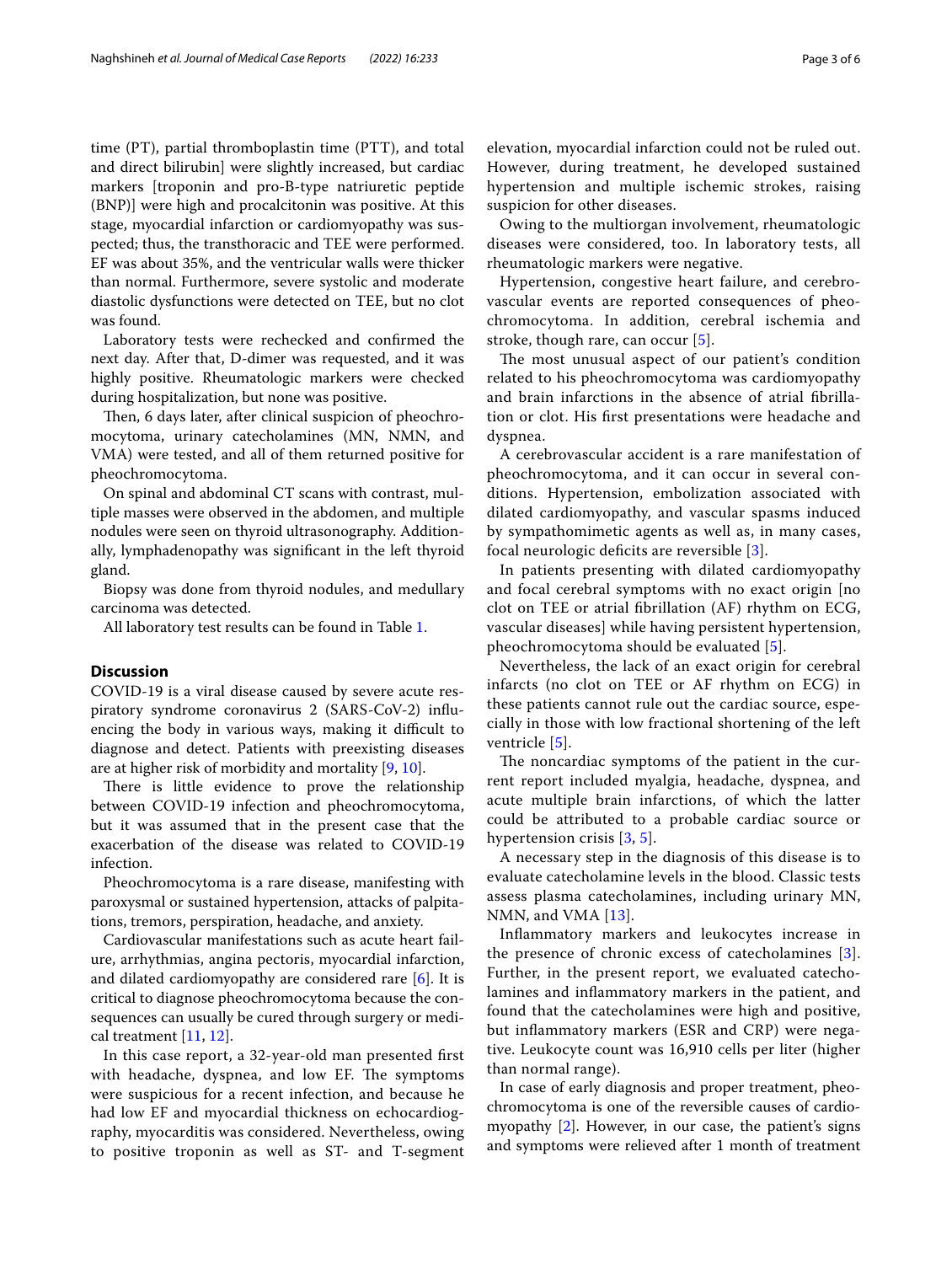<span id="page-3-0"></span>

| Table 1 Patient's laboratory test results. We briefed patient's lab tests in three time points. Admission time, average amounts during |  |  |  |  |  |  |
|----------------------------------------------------------------------------------------------------------------------------------------|--|--|--|--|--|--|
| treatment and discharge time to understand the treatment process                                                                       |  |  |  |  |  |  |

| No. | <b>Test</b>                    | <b>Admission time</b> | <b>During Treatment</b> | Discharge time | Normal range (unit)                         |
|-----|--------------------------------|-----------------------|-------------------------|----------------|---------------------------------------------|
| 1.  | WBC                            | 13,400                | 17,575                  | 15,400         | 4.5-11.0 $\times$ 10 <sup>9</sup> (cells/L) |
| 2.  | <b>RBC</b>                     | 5/33                  | 5/15                    | 4/56           | $4.7 - 6.1 \times 10^6$ (cells/µl)          |
| 3.  | $\mathsf{HB}$                  | 15/7                  | 15/09                   | 13/7           | 13.5-17.5 (g/dl)                            |
| 4.  | HTC                            | 45                    | 43/20                   | 37/9           | $41 - 50(%)$                                |
| 5.  | PLT                            | 208,000               | 345,750                 | 397,000        | 150,000-450,000 (/µl)                       |
| 6.  | $\mathsf{PT}$                  | 12                    | 12/22                   | 12             | $11-13.5$ (seconds)                         |
| 7.  | PTT                            | 26                    | 53/64                   | 31             | 25-35 (seconds)                             |
| 8.  | <b>BUN</b>                     | 36                    | 31/08                   |                | 7-20 (mg/dl)                                |
| 9.  | $\mathsf{Cr}$                  | $\mathbf{1}$          | 0/98                    |                | $0.6 - 1.2$ (mg/dl)                         |
| 10. | Na                             | 144                   | 132/64                  |                | 135-145 (mEq/l)                             |
| 11. | Κ                              | 3/6                   | 4/22                    |                | 3.6-5.2 (mmol/l)                            |
| 12. | Total bilirubin                | 1/4                   | 1/18                    |                | Up to 1.2 (mg/dl)                           |
| 13. | Direct bilirubin               | 0/4                   | 0/36                    |                | Up to 0.3 (mg/dl)                           |
| 14. | AST                            | 94                    | 75/60                   |                | 5-40 (IU/L)                                 |
| 15. | ALT                            | 88                    | 99/00                   |                | 7-56 (IU/L)                                 |
| 16. | <b>ALP</b>                     | 203                   | 294/60                  |                | 44-147 (IU/L)                               |
| 17. | Amylase                        | 56                    | 88/40                   |                | 30-110 (IU/L)                               |
| 18. | Lipase                         | 61                    | 65/80                   |                | 10-140 (IU/L)                               |
| 19. | U/C                            |                       | Neg                     |                | Neg                                         |
| 20. | <b>ESR</b>                     | 5                     | 6/75                    |                | $0-15$ (mm/hour)                            |
| 21. | CRP                            | $\overline{7}$        | 10/00                   |                | Up to 10 (mg/L)                             |
| 22. | BS                             |                       | 191/50                  |                | 72-99 (mg/dl)                               |
| 23. | PCT                            | 2/8                   | 6/00                    |                | Up to 0/5 (ng/ml)                           |
| 24. | Lupus anticoagulant            |                       | 33                      |                | 30-45 (seconds)                             |
| 25. | D-dimer                        |                       | 856                     |                | Up to 500 (ng/ml)                           |
| 26. | Troponin                       | 1/8                   |                         |                | Up to 0/32 (ng/ml)                          |
| 27. | Pro-BNP                        | 11114                 |                         |                | Up to 125 (ng/ml)                           |
| 28. | $IL-6$                         | 9/7                   |                         |                | $0 - 16.4$ (pg/ml)                          |
| 29. | <b>VMA</b>                     |                       | 111                     |                | 2-7 (mg/24 hours)                           |
| 30. | MET 24H                        |                       | 11,463                  |                | 12-60 (pg/ml)                               |
| 31. | NMET 24H                       |                       | 14,038                  |                | 18-111 (pg/ml)                              |
| 32. | <b>TSH</b>                     |                       |                         | 3/7            | $0.5 - 5.0$ (mIU/L)                         |
| 33. | VIT D                          |                       |                         | $17\,$         | 20-50 (ng/ml)                               |
| 34. | Ca                             |                       |                         | 11/2           | 8.6-10.3 (mg/dl)                            |
| 35. | P                              |                       |                         | 2/2            | 3.4-4.5 (mg/dl)                             |
| 36. | Urine free cortisol            |                       | 715                     |                | 10-100 (mcg/24 h)                           |
| 37. | HBS Ag                         |                       | 0/2                     |                | Up to 0/89 (ratio)                          |
| 38. | C3                             |                       | 152                     |                | 90-180 (mg%)                                |
| 39. | $\mathsf{C}4$                  |                       | 31                      |                | 10-40 (mg%)                                 |
| 40. | <b>CH50</b>                    |                       | 99                      |                | 50-150 (%)                                  |
| 41. | ANA                            |                       | Neg                     |                | Up to 1/80 (titer)                          |
| 42. | <b>HCV Ab</b>                  |                       | Neg                     |                | Not detected                                |
| 43. | <b>CANCA</b>                   |                       | 12                      |                | Up to 20 (IU/ml)                            |
| 44. | pANCA                          |                       | $\overline{4}$          |                | Up to 20 (U/ml)                             |
| 45. | Anti-beta-2 glycoprotein (IgG) |                       | 0/2                     |                | Up to 10 (U/ml)                             |
| 46. | Anti-dsDNA                     |                       | 3                       |                | Up to 20 (IU/ml)                            |
| 47. | CPK                            |                       | 79                      |                | 20-200 (U/L)                                |
| 48. | Aldolase                       |                       | 3/1                     |                | Up to 7.6 (U/L)                             |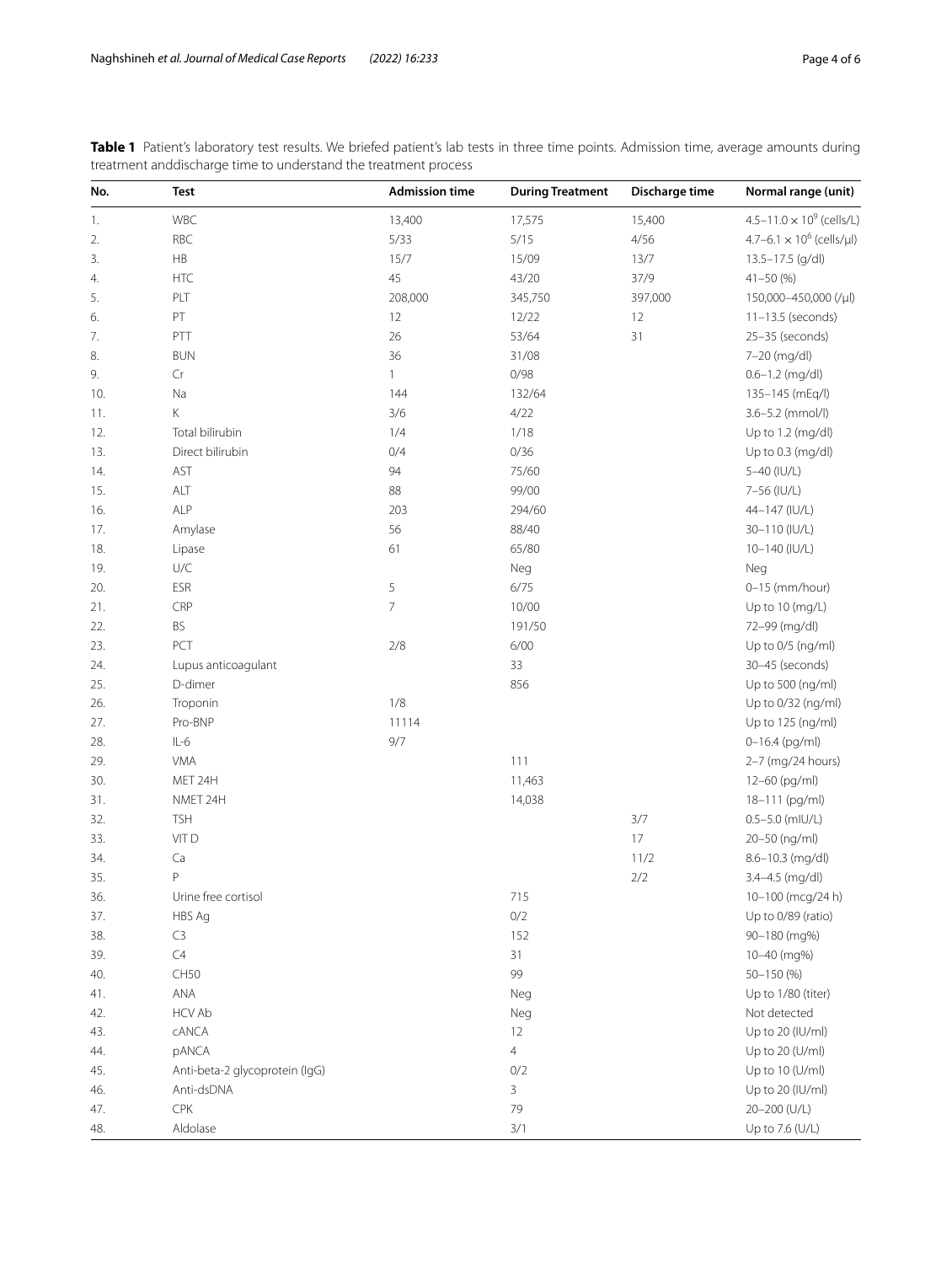## **Table 1** (continued)

| No. | Test                  | <b>Admission time</b> | <b>During Treatment</b> | Discharge time | Normal range (unit)      |
|-----|-----------------------|-----------------------|-------------------------|----------------|--------------------------|
| 49. | Anticardiolipin (IgG) |                       | 0/5                     |                | Up to 10 $(U/\mu I)$     |
| 50. | AMA-M2                |                       | Neg                     |                | Not detected             |
| 51. | $Mi-2$                |                       | <b>Neg</b>              |                | Not detected             |
| 52. | Кu                    |                       | <b>Neg</b>              |                | Not detected             |
| 53. | Plasma aldosterone    |                       | 128                     |                |                          |
| 54. | Plasma renin activity |                       | 2/4                     |                | $0.6 - 4.3$ (ng/ml/hour) |
| 55. | PAC/PRA               |                       | 5/3                     |                |                          |
|     |                       |                       |                         |                |                          |

*WBC* White Blood Cell, *RBC* Red Blood Cell, *HB* Hemoglobin, *HTC* Hematocrit, *PLT* Platelets, *PT* Prothrombin Time, *PTT* Partial Thromboplastin Time, *BUN* Blood Urea Nitrogen, *Cr* Creatinine, *Ma* sodium, *K* Potassium, *Bill T* Total Bilirubin, *Bill D* Direct Bilirubin, *AST* Aspartate transaminase, *ALT* Alanine aminotransferase, *ALP* Alkaline Phosphatase, *U/C* Urine Culture, *ESR* Erythrocyte Sedimentation Rate, *CRP* C-reactive protein, *BS* Blood Sugar, *PCT* Procalcitonin Test, *Pro-BNP* Pro-Brain Natriuretic Peptide, *IL-6* Interleukin-6, *VMA* Vanillylmandelic Acid, *MET 24H* Metanephrine urine 24h, *NMET 24H* normetanephrine urine 24h, *TSH* thyroid stimulating hormone, *VIT D* Vitamin D 25 OH, *Ca* Calcium, *P*: phosphorous, *HBS Ag* Hepatitis B surface antigen, *C3 and C4* Complement C3 and C4, *CH50* total hemolytic complement, *ANA* antinuclear antibodies, *HCV Ab* hepatitis C virus Antibody, *C.ANCA* central antineutrophil cytoplasmic antibodies, *P.ANCA* Perinuclear anti-neutrophil cytoplasmic antibodies, *Anti ds DNA* The anti-double stranded DNA, *CPK* Creatine phosphokinase, *AMA-M2* antimitochondrial antibody- M2, *PAC/PRA* plasma aldosterone concentration to plasma renin activity ratio

with phenoxybenzamine. His EF was normal (55%) after treatment, and his blood pressure decreased. Further, his neurological symptoms related to multiple infarctions improved.

## **Conclusion**

Considering that not all efects of COVID-19 on the human body are known yet, the simultaneous presence of COVID-19 and pheochromocytoma in a person who didn't have any specifc symptoms so far, may indicate that the COVID-19 has triggered pheochro-mocytoma. Also, thromboembolism and decreased EF are rare manifestations of pheo-chromocytoma that can be a result of or triggered by infammatory and thrombogenic conditions caused by COVID-19.

#### **Acknowledgements**

The authors would like to express their gratitude to the Clinical Research Development Unit of Rouhani Hospital in Babol, Iran.

#### **Authors' contributions**

All authors read and approved the fnal manuscript.

#### **Funding**

None.

#### **Availability of data and materials**

The datasets supporting the conclusions of this article are included within the article. The datasets used during the current study are available from the corresponding author on reasonable request.

## **Declarations**

#### **Ethics approval and consent to participate**

The study is approved by the medical ethics committees of Babol University of Medical Science, and the patient provided informed consent to participate.

#### **Consent for publication**

Written informed consent was obtained from the patient for publication of this case report and any accompanying images. A copy of the written consent is available for review by the Editor-in-Chief of this journal.

#### **Competing interests**

The authors declare that they have no confict of interests.

#### **Author details**

<sup>1</sup> Clinical Research Development Unit of Rouhani Hospital, Babol University of Medical Sciences, Ganjafroz Street, Babol, I. R. of Iran. <sup>2</sup> Student Research Committee, Babol University of Medical Sciences, Babol, Iran.

#### Received: 14 March 2021 Accepted: 18 March 2022 Published online: 10 June 2022

#### **References**

- <span id="page-4-0"></span>1. Javanian M, Bayani M, Shokri M, Sadeghi-Haddad-Zavareh M, Babazadeh A, Yeganeh B, *et al*. Clinical and laboratory fndings from patients with COVID-19 pneumonia in Babol North of Iran: a retrospective cohort study. Rom J Intern Med. 2020;58(3):161–7.
- <span id="page-4-1"></span>2. Zhang R, Gupta D, Albert SG. Pheochromocytoma as a reversible cause of cardiomyopathy: analysis and review of the literature. Int J Cardiol. 2017;249:319–23.
- <span id="page-4-8"></span>3. Abourazzak S, Atmani S, El Arqam L, Chaouki S, Labib S, Harrandou M, Tizniti S, Bouabdellah Y, Bouharrou A, Hida M, *et al*. Cerebral ischaemic stroke and bilateral pheochromocytoma. Case Rep. 2010. [https://doi.org/](https://doi.org/10.1136/bcr.12.2009.2535) [10.1136/bcr.12.2009.2535](https://doi.org/10.1136/bcr.12.2009.2535).
- 4. Batisse-Lignier M, Pereira B, Motreff P, Pierrard R, Burnot C, Vorilhon C, *et al*. Acute and chronic pheochromocytoma-induced cardiomyopathies: diferent prognoses? A systematic analytical review. Medicine. 2015;94(50):e2198.
- <span id="page-4-7"></span>5. Lin PC, Te Hsu J, Chung CM, Chang ST. Pheochromocytoma underlying hypertension, stroke, and dilated cardiomyopathy. Texas Heart Inst J. 2007;34(2):244.
- <span id="page-4-2"></span>6. Sardesai SH, Mourant AJ, Sivathandon Y, Farrow R, Gibbons DO. Phaeochromocytoma and catecholamine induced cardiomyopathy presenting as heart failure. Heart. 1990;63(4):234–7.
- <span id="page-4-3"></span>7. Zinserling VA, Semenova NY, Markov AG, Rybalchenko OV, Wang J, Rodionov RN, *et al*. Infammatory cell infltration of adrenals in COVID-19. Horm Metab Res. 2020;52(9):639–41.
- <span id="page-4-4"></span>8. Lundholm MD, Poku C, Emanuele N, Emanuele MA, Lopez N. SARS-CoV-2 (COVID-19) and the endocrine system. J Endocr Soc. 2020;4(11):1–13.
- <span id="page-4-5"></span>9. Guan W-J, Ni Z-Y, Hu Y, Liang W-H, Ou C-Q, He J-X, *et al*. Clinical characteristics of coronavirus disease 2019 in China. New Engl J Med. 2020;382(18):1708–20.
- <span id="page-4-6"></span>10. Gubbi S, Nazari MA, Taieb D, Klubo-Gwiezdzinska J, Pacak K. Catecholamine physiology and its implications in patients with COVID-19. Lancet Diabetes Endocrinol. 2020;8(12):978–86.